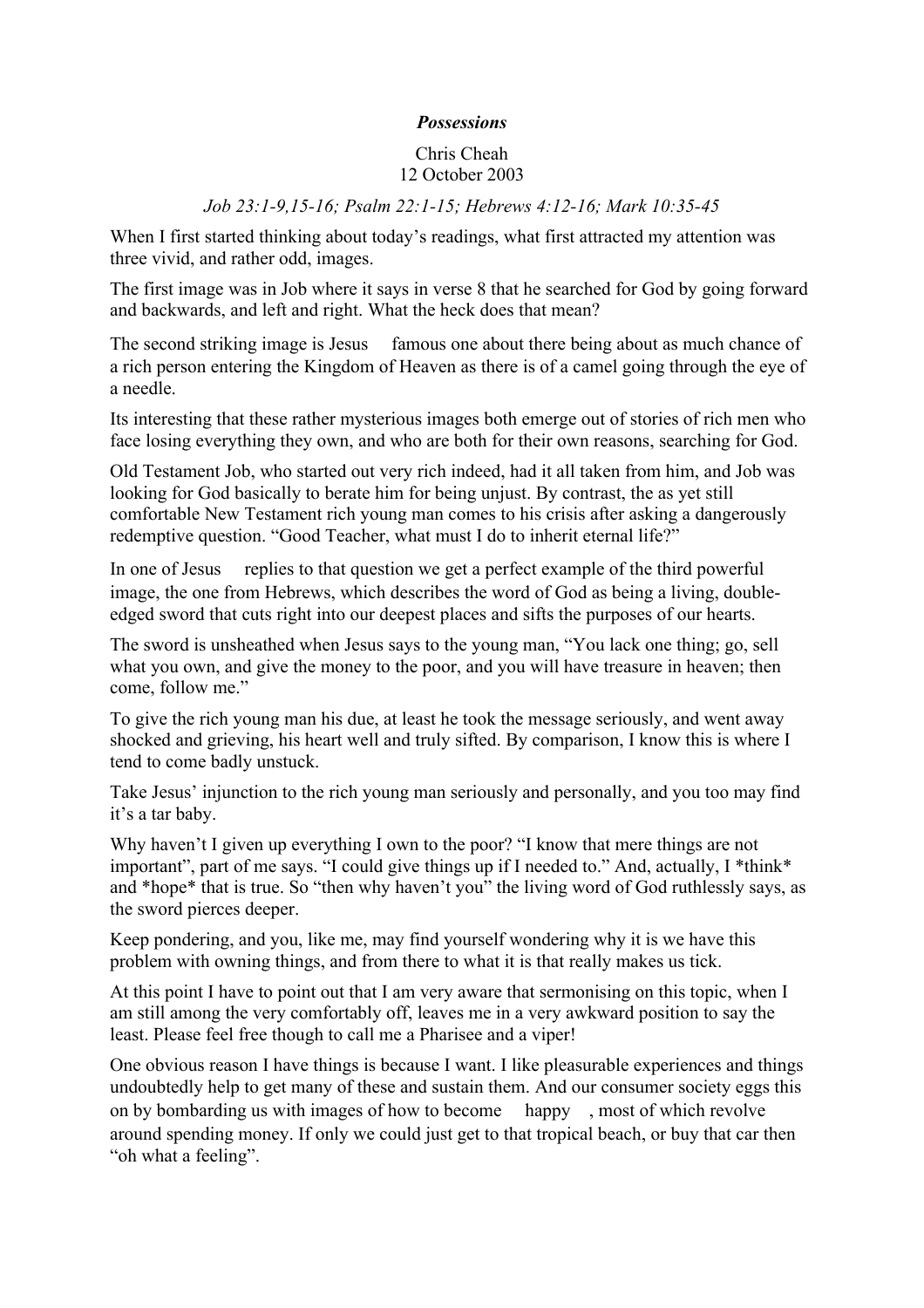A second reason why I own things is because of all the things I don't want; things like being cold, hungry, having to worry about the next meal, becoming uncomfortable or sick and so on. I want to be secure.

Put these two things together and we have the world's path to happiness which we might call the path of want /not want. Want, want want. Safe, safe, safe.

I put it like this deliberately to sound slightly compulsive. We do develop ingrained habits and patterns of thought and behaviour. And we become caught in those patterns, partly by our possessions, and addicted to the behaviours, and after a while we don't even see it, let alone understand how it works.

But actually these things don't really work. We all know that at some level we are not entirely satisfied. The only thing that in these circumstances keeps us spiritually alive is the nagging sensation, running like an underground stream, that maybe this world of things is not quite what it seems. Is this all there is to life — collecting pleasant experiences and trying to insulate ourselves against unpleasant ones? And nor can things make us safe. We are all at least subject to old age, sickness and death. And we cannot be protected from the vicissitudes of life. Just ask the people in Bali. And so, like the rich young man, some of us go looking for wise people to tell us where our true home may be. While the rich young man's question is a universal one, it resonates particularly for us in the affluent West.

A third reason I have things is because they sort of relate to me. My choices of house, car, clothing, books, music etc all have come out of some sort of sense of who I think I am. In this way my things also contribute to my contentment to some extent because they create a sense of stability for my ego. "Look at everything you have achieved and acquired and be proud" says that particular little voice.

And when someone threatens to something that is MINE I get defensive, resentful and ANGRY. Particularly if that something is very near or dear to me. If you don't think this happens to you then please let me know and I will happily take to your car windscreen with a bat after church [smile]

If anything things get worse when we consider our mental possessions. For example our ambitions, treasured memories, secret fantasies, grudges and deep seated ideas of who we are and how we think we should be treated.

Job is wonderful example of this. Until Satan tested him, it seemed Job had it all. He was rich, respected and kept the commandments perfectly. It seemed he had found both God and the pattern for contentment. Job lost his possessions in two phases — first his huge herds were stolen and his 10 beautiful children were killed. Most people could not have coped with this. But Job was so holy he could. So then his health and reputation were taken away. In Chapter 2 of the Book of Job which we heard last week he becomes covered in boils and an object of ridicule even to people he had previously thought beneath him. Now interestingly he did not come straight out and blame God. He was too holy for that. Instead, he suppressed his feelings of resentment. So now, by the time of today's reading in Chapter 23 he has become bitter. With his sense of dignity gone even holy Job's responses have become the big ego one of anger, and pride. And so, for all his internal searching forward and back he just encounters darkness within darkness.

We could describe all of this as the second path false path to contentment, the path of me/my/mine. It doesn't work either. For one thing it's very vulnerable. But more importantly, even when it seems to work all it has really done is to create a narrow cell whose walls are covered in mirrors.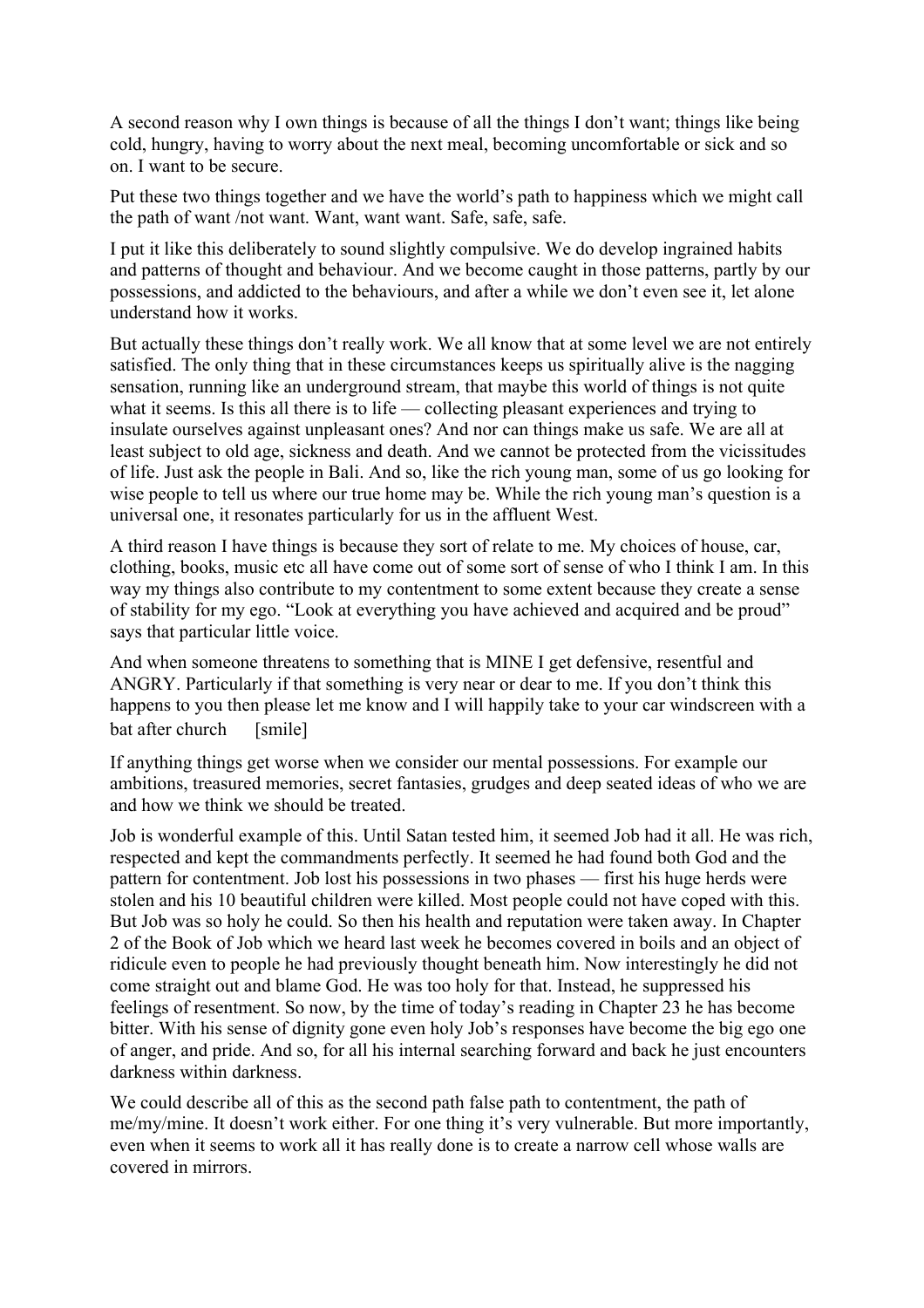Actually, it is not surprising that these two paths do not work, because our church tradition calls them the world and the devil, and we forswear them at baptism. And that same church tradition would give the elements of these two paths of want/not want and me/my/mine the following names : avarice, gluttony, envy, anger and pride. They are all intimately implicated in possession. Possession is a good word because once these deadly dispositions have truly taken hold, it becomes almost impossible to see where we end, and they begin.

Isn't it interesting that Jesus one line injunction to sell everything and give it to the poor has us exploring what's important to us, who we are, and how the world snares us. The word of God really is a double-edged sword and, taken seriously, it really does pierce deep into us — to a place where life and Spirit, joints and marrow divide. To the place between us and our things. To the place between our true self, and the manifestations of what we think we are in the world.

Yet again, it seems Jesus has made a powerful and personalised call to repentance. [It is, as our gospel hymn put it, a healing word that calls us to repentance and to see a new pattern.] A challenge, particularly to affluent people like me, to start seeing see ourselves as we truly are — as prisoners of our dispositions and our things — and to get us to want to change — to be healed, to learn how to live.

And that is where the real problem comes in. We don't want to change. It's hard. And we almost certainly will all invoke the defence of "it's just not practical" — which is largely true because it is very hard to live in our society and bring up kids etc without things. But it is not an excuse for sheer inertia (or sloth to use the language of the deadly sins).

One of the really useful things about Jesus instruction is that it is unmistakably not just about theorising and investigating (although this is useful as far as it goes). It was not just philosophy or psychology or morality. Rather, it was, like all good religion, an injunction to act.

I am not about to tell you to sell all you own and give it away when I have not done this myself. But I do want to start. In figuring out how to start, I am one of those people who needs to try and make it a little more palatable and practical.

I recently heard a simile I liked about the journey in the spirit. It's a bit like trying to go up in a hot air balloon. A large part of this involves dropping the rocks of our possessions we have in our baskets.

Looked at this way, Jesus statement about the difficulties of entering the kingdom with things makes more sense. You cannot get the balloon very high if it is full of heavy rocks, let alone get it up to the point where all perspectives completely change.

One of the great things about people who have renounced the world — like monks and nuns and saints — is that they show us how it is in fact possible to give things away, and they still inspire us to move as far down that path as we feel we can. On the whole they tend not to be, as the world sees them, tragic figures that have traded pleasures in this life for uncertain benefits in the next. No, most of them actually seem to have been very happy in this life. (Think of St Francis.) They enjoyed giving things up. Perhaps as the balloon goes higher, the view gets better.

Even if we do not leave church today so totally inspired as to sell everything we own and give it to the poor, we can at least start going down the path of renunciation — by starting to develop a disciplined habit and mindset of letting go, clearing out, and giving away.